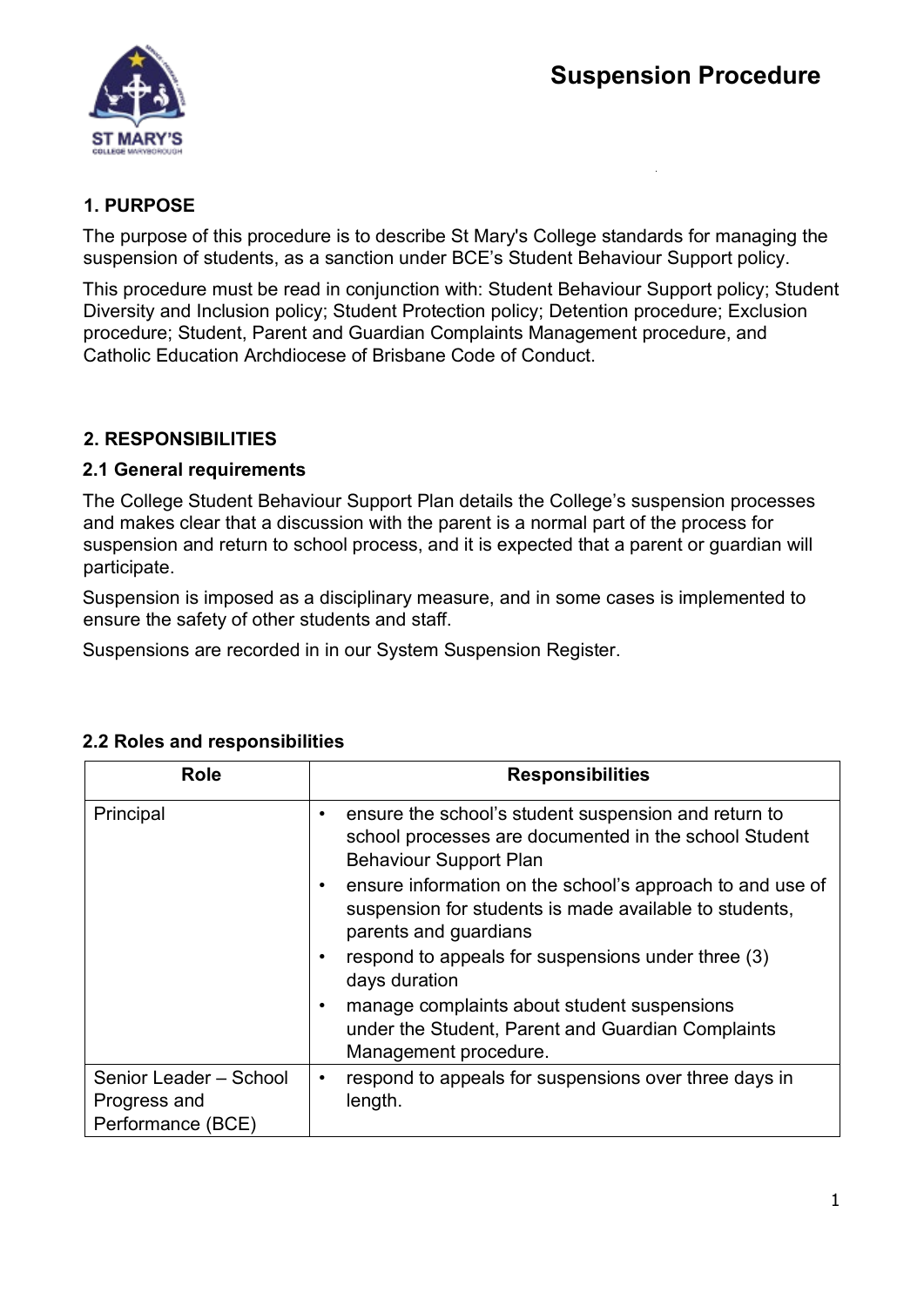| Staff BCE | ensure use of student suspensions is consistent with the<br>school's processes as detailed in the school Student<br><b>Behaviour Support Plan</b> |
|-----------|---------------------------------------------------------------------------------------------------------------------------------------------------|
|           | record suspensions in the Engage Student Support<br><b>System Suspensions Register.</b>                                                           |

## **3. PROCEDURE**

### **3.1 Suspension**

The purpose of suspension is to:

- signal that the student's unproductive behaviour is not acceptable
- allow a cooling-off period and time to seek additional resources, and develop a plan for assisting the student to demonstrate more productive behaviours
- allow time to negotiate some goals that the student will work towards, with support, on their return to school
- ensure that the student's family are aware of the student's unproductive behaviour that led to the suspension and are involved in the process of the student returning to school.

# **3.2 Grounds for suspending a student**

The Principal may suspend a student for:

- persistent non-compliance: students, who in their relationships with staff, are disobedient, insolent or engage in verbal harassment and abuse
- persistent disruption: students who disrupt and prevent the learning and teaching of others
- breach of the school's Student Behaviour Support Plan students who seriously break school rules.

## **3.3 Immediate suspension**

In some circumstances, the Principal may determine that a student should be suspended immediately. This will usually be due to reasons such as the safety of students or employees because of violence, threats of violence, or the presence of weapons, knives, or illegal drugs. Principals may immediately suspend any student whose behaviour includes (but is not limited to):

- possession of alcohol or a suspected illegal drug: schools must be places that are free of illegal drugs. Suspension may occur immediately if the student alleges the substance to be an illegal drug or alcohol or it is confirmed as illegal. The matter will be referred to the police.
- violence or threat of serious physical violence: any student intentionally causing injury or threatening serious physical violence against another student or member of the school community, or themselves, may be suspended immediately. The matter should also be reported in accordance with BCE's Student Protection Processes.
- concerning or serious sexual behaviour: the matter is to be reported in accordance with Student Protection Processes.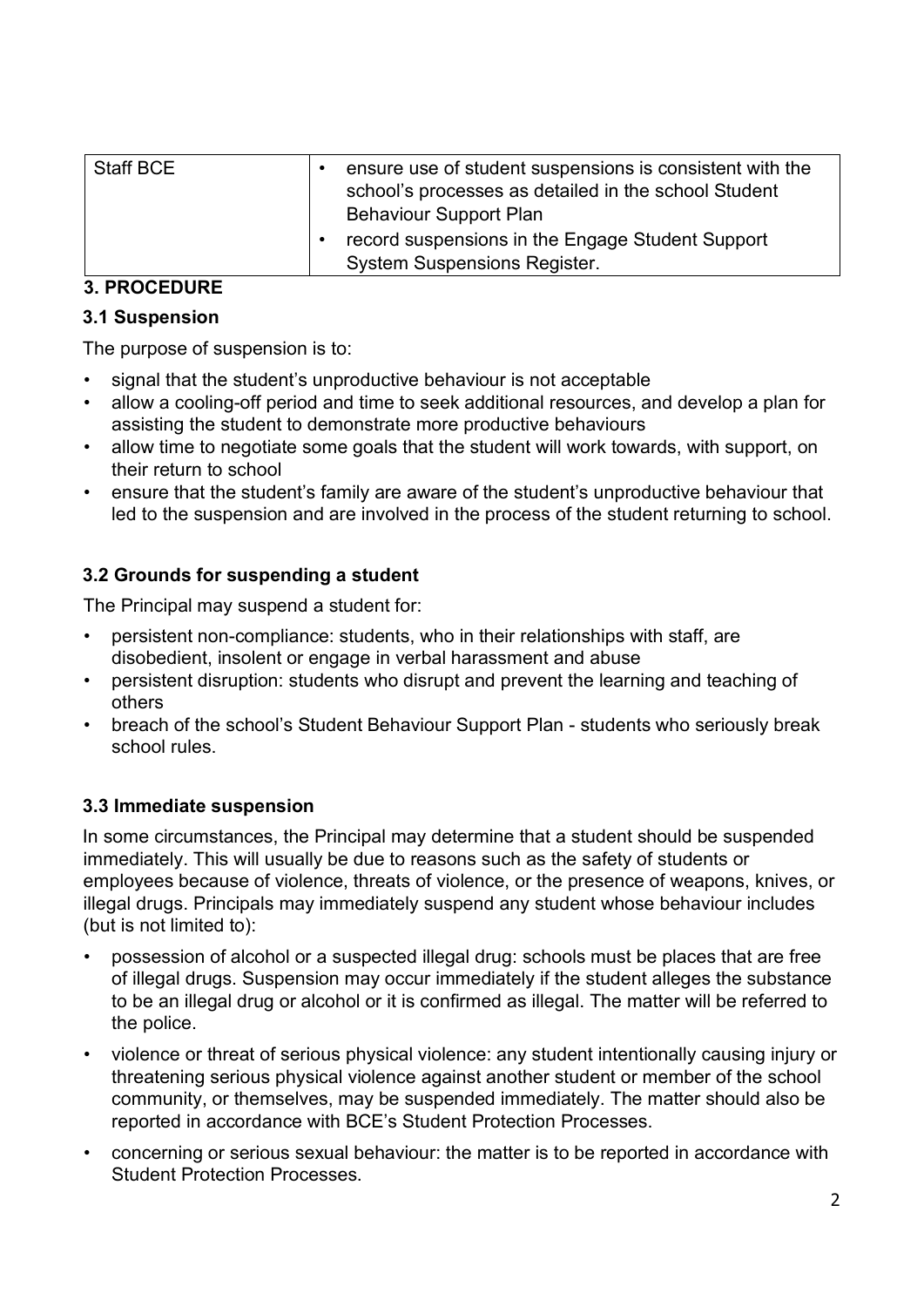- possession of a weapon or knife: any student possessing a weapon or using or threatening to use any item or instrument as a weapon may be suspended immediately. The matter will be reported to the police.
- verbal abuse: the Principal will take developmentally appropriate expectations into account in relation to verbal abuse by a student.

### **3.4 Communication**

### **Suspension decision**

- Appropriate investigation and conversations with relevant parties determines a suspension is recommended,
- Communication with the Principal around this recommendation (up to 3 days)
- If there are grounds for a suspension longer than 3 days, the Principal will discuss this with the College's Senior Leader – School Progress and Performance
- A member of the College Leadership Team will inform the student and family of the grounds on which the decision to suspend has been made.

### **Notification to families for a day or more suspension**

A student will not be sent out of school before the end of the school day without the family being notified, and, if necessary, agreement reached about arrangements for collecting the student from school.

Notification can take place by phone to a member of the family, who will also be notified of the suspension, in written form, within a reasonable time.

Notification can take place by email to alert the family to the suspension if the phone call has been unsuccessful.

In all cases, the written suspension notification will:

- indicate the reasons for the suspension
- advise the length of the suspension, the start date and time, the expected return date
- outline the responsibility of the family for the care and safety of the student who is under suspension, and the expectation that the student will continue with their own studies while suspended and away from the school
- indicate the importance of the family working cooperatively with the school in resolving the matter
- request a discussion with the student and their family
- refer families to the school's published Student Behaviour Support Plan
- include details of the right to appeal of the student and family as outlined below.

While a student is suspended from school (out-of-school suspension), families have responsibility for their child. Families need to know that their child may not attend school or school-related functions. Families have a responsibility to provide appropriate supervision. In a situation where families refuse to accept responsibility for their child during suspension (for example, by continuing to send the child to school), the Principal is to inform the Senior Leader – School Progress and Performance.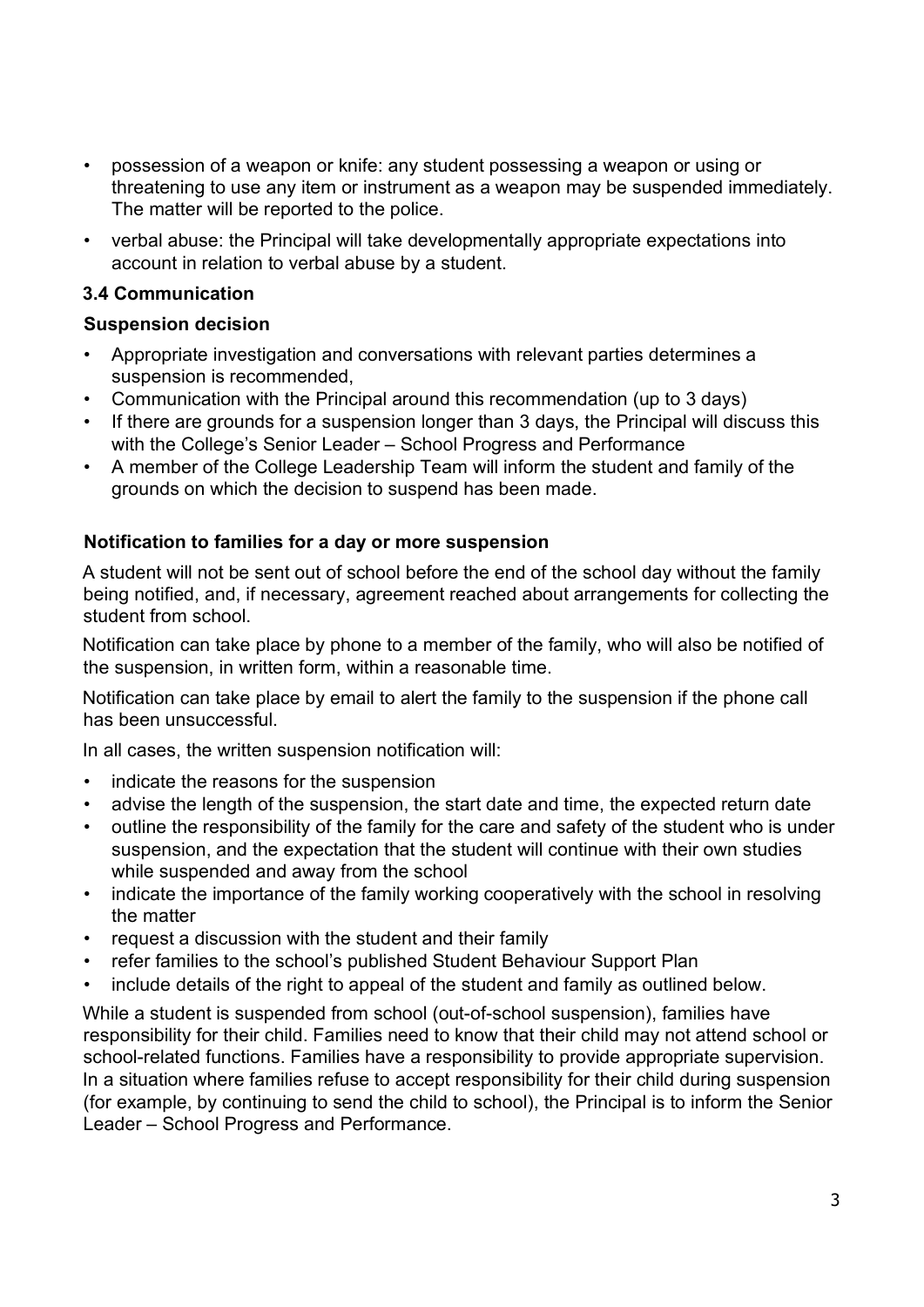## **3.5 Engage Student Support System (ESSS)**

All suspensions that are a full day or longer will be documented by the school using ESSS. As soon as is practical after a suspension takes place, the Principal will ensure that a full report is written on the background and reasons for suspension, with the period of suspension clearly specified.

#### **3.6 Return to school**

As part of the return to school process, the Principal or authorised delegate will organise a conversation with the student and/or the family to discuss the basis of maximising successful reintegration into the school, before the student returns to school. The aims of this conversation are to:

- ensure that the student and the family understand the student's unproductive behaviour and the need for the formal sanction
- encourage a mutually supportive position between the school, the student, and the
- student's family for the response that the school is taking
- outline the return to school plan, goals, and follow-up evaluation for the student's return to school.

In instances where there has been a problematic relationship between the family and the school, the Principal may call upon a third party such as the Senior Leader - School Progress and Performance or Guidance Counsellor, to facilitate the meeting.

If, despite the school's requests, families are unwilling to attend a return to school meeting, the Principal will refer the matter to the Senior Leader - School Progress and Performance.

Alternative options may need to be considered to facilitate the student's return to school.

Students attending special programs, such as school-based apprenticeships or training, are not automatically precluded from attending their program if they are suspended. The school, the family, and the training provider will determine this. The determination should occur before the student is next due to attend the program.

## **3.7 Appeals**

As part of the suspension procedure the family has the right to respond to or appeal a suspension. Any response or appeal must be submitted in writing. Appeals for suspensions for less than 3 days should be directed to the Principal. For suspensions more than thee (3) days the appeal should be directed to the Senior Leader - School Progress and Performance.

The Principal or Senior Leader - School Progress and Performance, gathers any additional information to respond to the appeal and allows the student/family to consider this information and to provide a response.

The Principal or Senior Leader - School Progress and Performance then confirms, varies, or sets aside the decision to suspend the student following consideration of the appeal. The Principal or Senior Leader must securely retain relevant documentation as a confidential record for seven (7) years after the suspension.